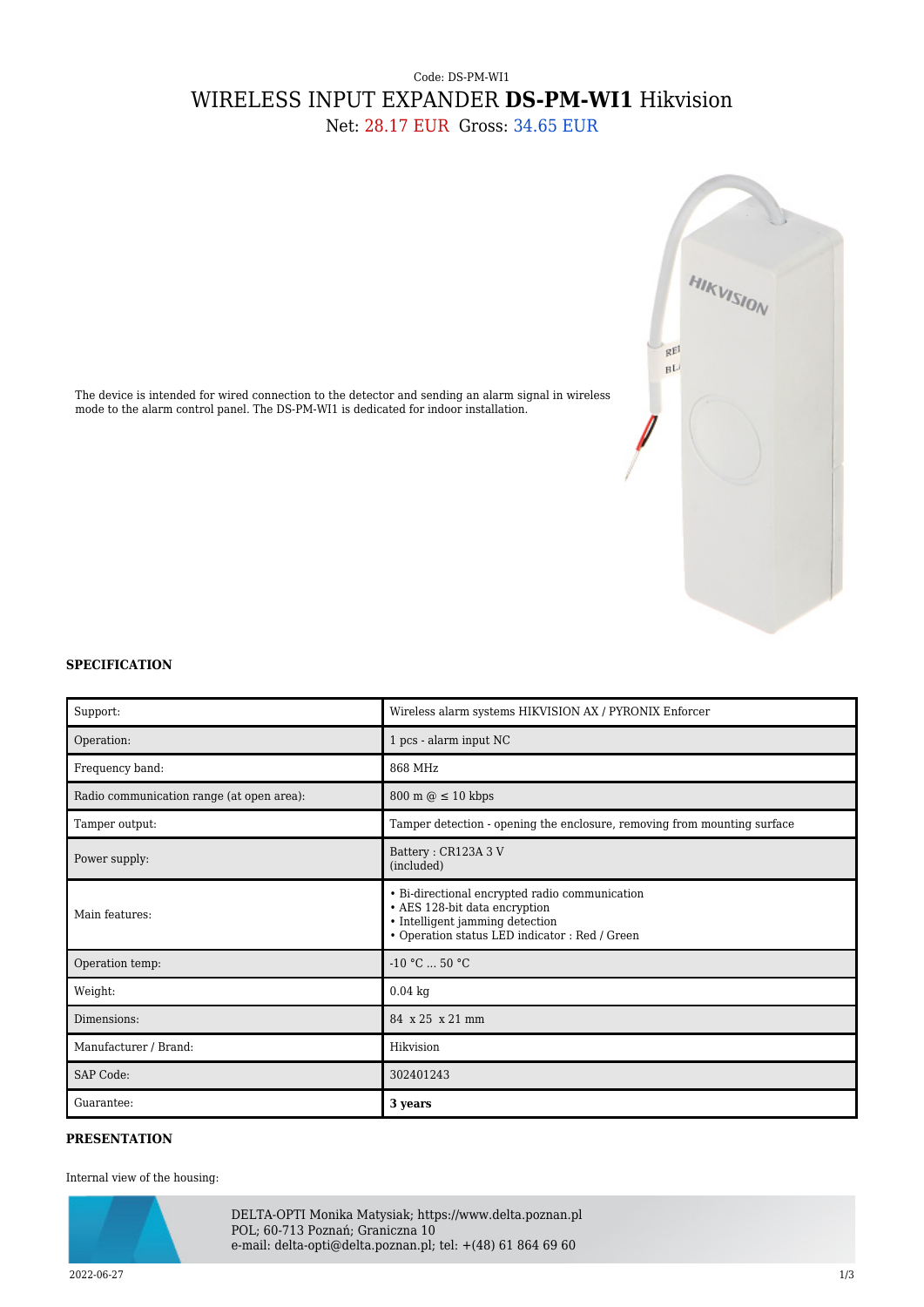



Mounting side view:



DELTA-OPTI Monika Matysiak; https://www.delta.poznan.pl POL; 60-713 Poznań; Graniczna 10 e-mail: delta-opti@delta.poznan.pl; tel: +(48) 61 864 69 60

2022-06-27 2/3